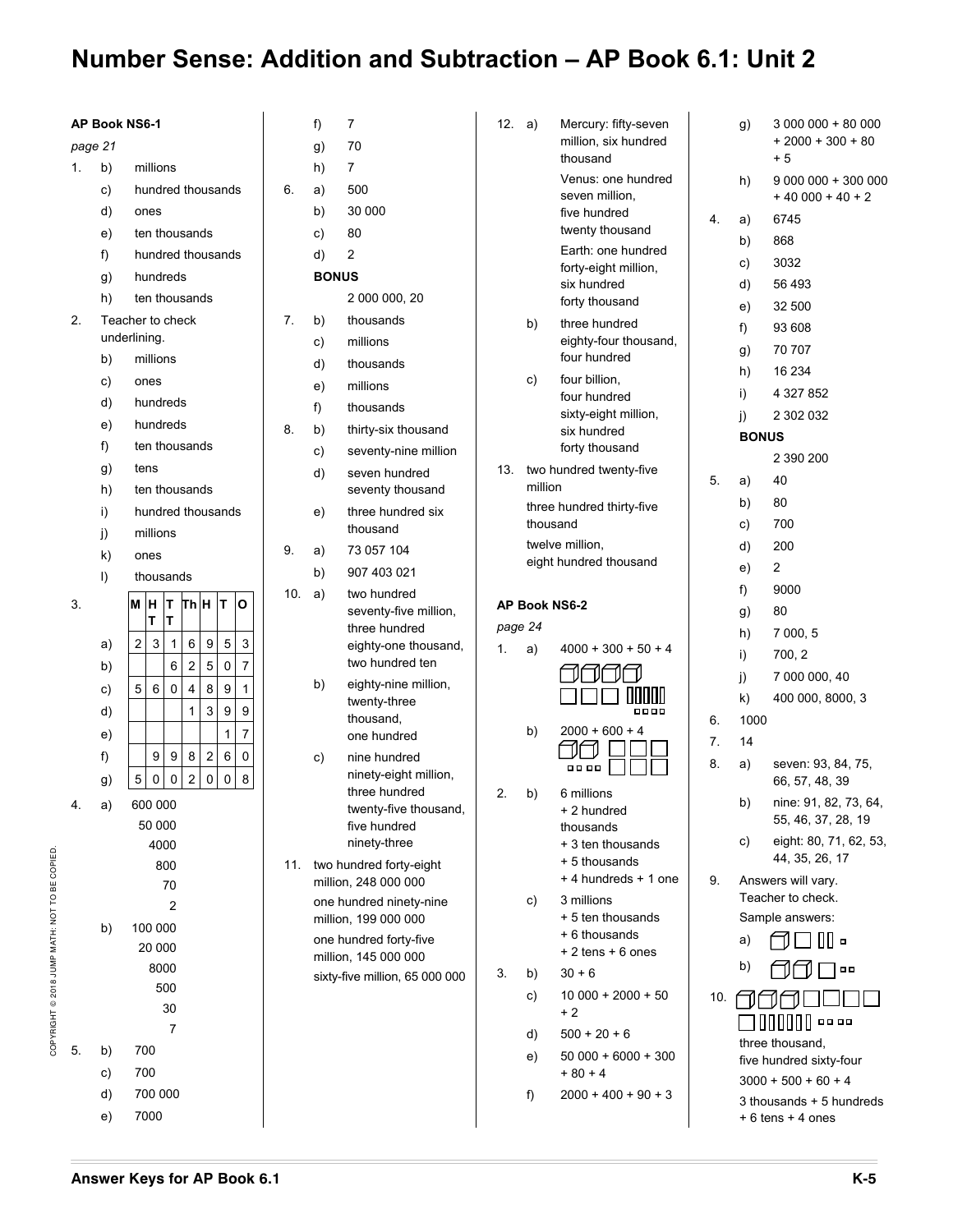*(continued)*

| AP Book NS6-3 |         |                                      |        | b)           | Greatest: 95321                             |    | C)      | 547                                                             | 8. | b)     |                                        |                | 4 14           |                     |
|---------------|---------|--------------------------------------|--------|--------------|---------------------------------------------|----|---------|-----------------------------------------------------------------|----|--------|----------------------------------------|----------------|----------------|---------------------|
| page 26       |         |                                      |        |              | Least: 12359                                |    | d)      | 913                                                             |    |        |                                        | 5              | Á              |                     |
| 1.            | b)      | $700 + 20 + 3$                       |        | C)           | Greatest: 53310                             |    | e)      | 6196                                                            |    |        |                                        |                |                |                     |
|               |         | $600 + 20 + 3$                       |        |              | Least: 10335                                |    | f)      | 6069                                                            |    |        | $\overline{\phantom{a}}$               | $\overline{2}$ | 6              |                     |
|               |         | 723, 623                             | 8.     | a)           | 3183, 3257, 3352                            |    | g)      | 5689                                                            |    |        |                                        | $\overline{c}$ | 8              |                     |
|               | C)      | $400 + 60 + 3$                       |        | b)           | 17 251, 17 256,                             |    | h)      | 9095                                                            |    |        |                                        |                |                |                     |
|               |         | $400 + 60 + 2$                       |        |              | 17 385                                      |    | i)      | 6292                                                            |    | c)     |                                        |                | $5 \div 13$    |                     |
|               |         | 463, 462                             |        | C)           | 87 498, 87 499,                             |    | j)      | 6493                                                            |    |        |                                        | ø              | z              | 8                   |
|               | d)      | $300 + 0 + 9$                        |        |              | 87 500                                      |    | k)      | 5737                                                            |    |        | $\overline{\phantom{a}}$               | 4              | 5              | $\mathbf{3}$        |
|               |         | $300 + 1 + 9$                        |        | d)           | 3281, 36 725, 93 859                        |    | $\vert$ | 9103                                                            |    |        |                                        |                |                |                     |
|               |         | 319, 309                             |        | e)           | 60 001, 60 021,<br>60 052                   | 4. | a)      | 491                                                             |    |        |                                        | $\mathbf{1}$   | 8              | $5\phantom{.0}$     |
| 2.            | b)      | Circle the thousands                 |        | f)           | 17, 273, 5891                               |    | b)      | 617                                                             |    | d)     |                                        |                | $7 \div 15$    |                     |
|               |         | digits.<br>956 103                   |        | g)           | 23 809, 423 010,                            |    | c)      | 518                                                             |    |        |                                        | $\emph{g}$     | 5              |                     |
|               |         |                                      |        |              | 45 789 001                                  |    | d)      | 624                                                             |    |        |                                        |                |                | 4                   |
|               | C)      | Circle the tens digits.<br>2 532 119 |        | h)           | 648 973 902,                                |    | e)      | 5388                                                            |    |        |                                        | 3              | $\overline{7}$ | $\overline{2}$      |
|               | d)      | Circle the tens digits.              |        |              | 902 648 973,                                |    | f)      | 3043                                                            |    |        |                                        | 4              | 8              | $\overline{2}$      |
|               |         | 450 186 224                          |        |              | 973 902 648                                 |    | g)      | 9827                                                            |    |        |                                        |                |                |                     |
| 3.            | b)      | Circle the thousands                 |        | i)           | 329 564, 42 907 812,                        |    | h)      | 14 105                                                          |    | e)     | 373                                    |                |                |                     |
|               |         | digits.                              |        |              | 301 298 456,<br>789 234 502                 |    | i)      | 6981                                                            |    | f)     | 241                                    |                |                |                     |
|               |         | 527 314                              |        | $\mathbf{j}$ | 72 572, 572 000,                            |    | j)      | 6377                                                            |    | g)     | 536                                    |                |                |                     |
|               | C)      | Circle the hundred                   |        |              | 572 572, 57 200 572,                        |    | k)      | 91 628                                                          |    | h)     | 124                                    |                |                |                     |
|               |         | thousands digits.                    |        |              | 572 000 572                                 |    | $\vert$ | 748 188                                                         |    | i)     | 1308                                   |                |                |                     |
|               |         | 424 611                              | 9.     |              | Answers will vary.                          | 5. | a)      | 795                                                             |    | j)     | 3555                                   |                |                |                     |
|               | d)      | Circle the tens digits.              |        |              | Teacher to check.                           |    | b)      | 729                                                             |    | k)     | 1460                                   |                |                |                     |
|               |         | 16 237                               |        |              | Sample answer: 32 410                       |    | C)      | 419                                                             |    | I)     | 904                                    |                |                |                     |
| 4.            | b)      | $\, > \,$                            |        |              | 10. Answers will vary.<br>Teacher to check. |    | d)      | 44 215                                                          | 9. | a)     | 3971                                   |                |                |                     |
|               | c)      | $\,<$                                |        |              | Sample answer: 86 357                       |    | e)      | 96 848                                                          |    | b)     | 3767                                   |                |                |                     |
|               | d)      | $\,$                                 | 11. a) |              | 7                                           |    | f)      | 1 222 221                                                       |    | c)     | 3759                                   |                |                |                     |
|               | e)      | $\, > \,$                            |        | b)           | 4                                           | 6. | a)      | 8110 km                                                         |    | d)     | 2768                                   |                |                |                     |
|               | f)      | $\,<\,$                              |        | c)           | 1                                           |    | b)      | 1 007 509                                                       |    | 10. a) | 2978                                   |                |                |                     |
|               | g)      | $\,<\,$                              |        | d)           | $\overline{\mathbf{c}}$                     | 7. |         |                                                                 |    | b)     | 3514                                   |                |                |                     |
|               | h)      | $\, > \,$                            |        |              |                                             |    | b)      | 5:15                                                            |    | c)     | 4632                                   |                |                |                     |
|               | i)      |                                      |        |              | AP Book NS6-4                               |    |         | $\mathfrak{g} \mid \mathfrak{g}$                                |    | d)     | 384 807                                |                |                |                     |
|               | j)      | $\,<$                                |        | page 28      |                                             |    |         | $\overline{2}$<br>9                                             |    | e)     | 216 392                                |                |                |                     |
|               | k)      | $\, > \,$                            | 1.     | a)           | 4, 7, 3                                     |    |         |                                                                 |    | $f$ )  | 975 534                                |                |                |                     |
|               | $\vert$ | $\,<\,$                              |        |              | 2, 9, 1                                     |    | c)      | 5:17:                                                           |    | 11. a) | 10 875 KB                              |                |                |                     |
| 5.            | a)      | 6432                                 |        |              | 6, 16, 4                                    |    |         | ø<br>$\mathcal{I}$                                              |    | b)     | 517 870 kg                             |                |                |                     |
|               | b)      | 9874                                 |        |              | 7, 6, 4                                     |    |         | 8<br>4                                                          |    | 12. a) | 250 km                                 |                |                |                     |
|               | c)      | 4210                                 |        | b)           | 3, 4, 1, 8                                  |    |         |                                                                 |    | b)     | 14 081 km                              |                |                |                     |
| 6.            | a)      | 84 321                               |        |              | 2, 9, 4, 5                                  |    | d)      | 3 <sup>1</sup><br>$\div$ 14 $\div$                              |    | 13. a) | 3247 km                                |                |                |                     |
|               | b)      | 98 521                               |        |              | 5, 13, 5, 13                                |    |         | Á<br>$\overline{2}$<br>Á                                        |    | b)     | The combined                           |                |                |                     |
|               | c)      | 65 431                               |        |              | 6, 3, 6, 3                                  |    |         |                                                                 |    |        | shoreline length of<br>Lakes Huron and |                |                |                     |
| 7.            |         | Numbers in between will              | 2.     | b)           | 826                                         |    |         | $\mathbf{1}$<br>3<br>$\overline{7}$<br>$\overline{\phantom{a}}$ |    |        |                                        |                |                | Michigan is 1862 km |
|               |         | vary. Teacher to check.              |        | C)           | 746                                         |    |         |                                                                 |    |        | longer than the                        |                |                |                     |
|               | a)      | Greatest: 87521                      |        | d)           | 844                                         |    |         |                                                                 |    |        | combined shoreline<br>length of Lakes  |                |                |                     |
|               |         | Least: 12578                         | 3.     | a)           | 564                                         |    |         |                                                                 |    |        | Superior, Erie,                        |                |                |                     |
|               |         |                                      |        | b)           | 565                                         |    |         |                                                                 |    |        | and Michigan.                          |                |                |                     |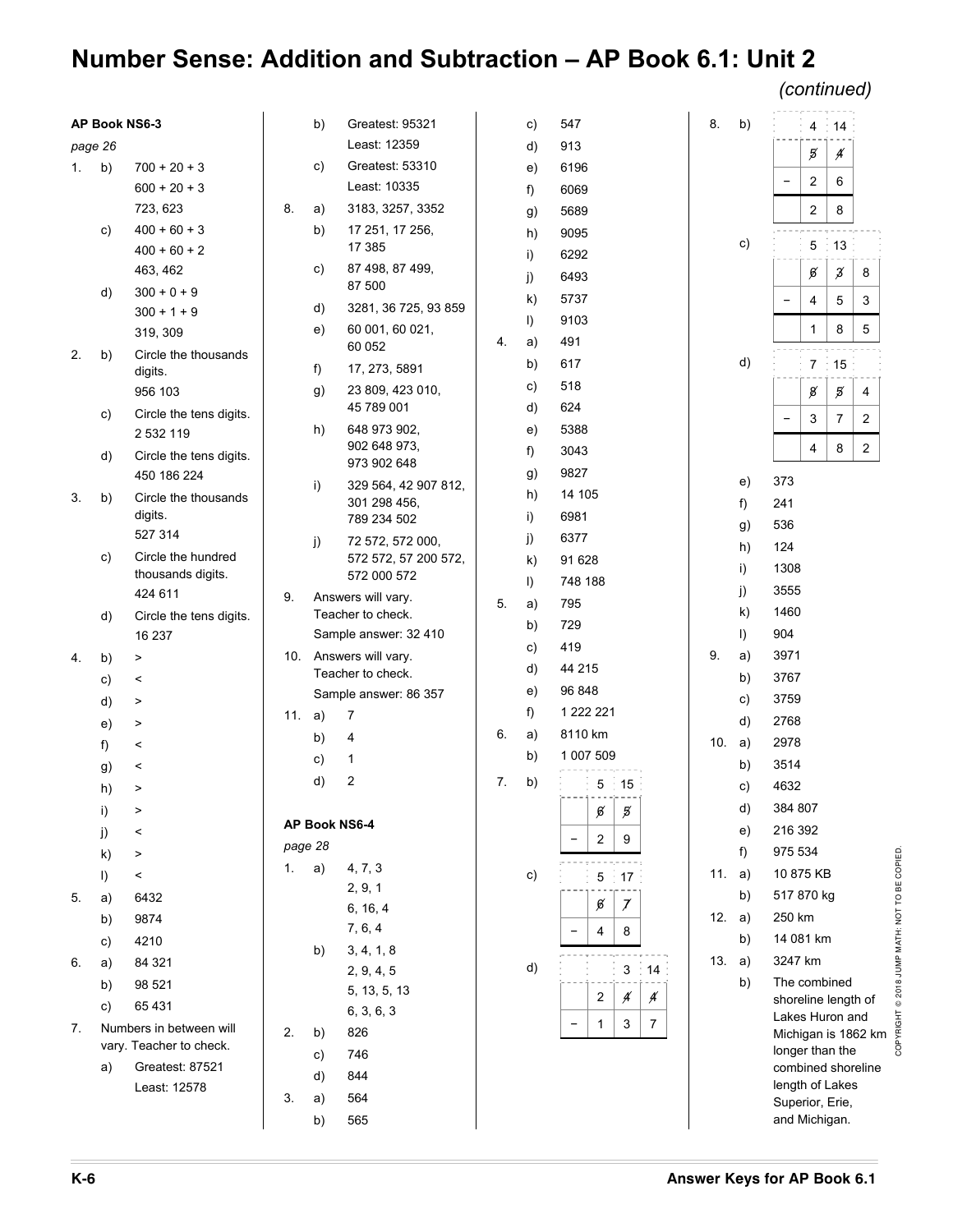|                                               |         | c)       | The total shoreline<br>length of Canada is<br>186 336 km longer<br>than the total<br>shoreline length of<br>the Great Lakes. | 11.<br>12. | a)<br>b)<br>C) | Circle the<br>0<br>1000<br>1000<br>Teacher to |
|-----------------------------------------------|---------|----------|------------------------------------------------------------------------------------------------------------------------------|------------|----------------|-----------------------------------------------|
|                                               |         | d)       | Answers will vary.<br>Teacher to check.                                                                                      |            |                | number lin<br>4000, 500                       |
|                                               |         |          |                                                                                                                              | 13.        |                | Circle the                                    |
|                                               |         |          | AP Book NS6-5                                                                                                                |            | a)             | 3000                                          |
|                                               | page 32 |          |                                                                                                                              |            | b)             | 7000                                          |
|                                               | 1.      | b)       | closer to 10<br>closer to 0                                                                                                  |            | c)             | 6000<br>8000                                  |
|                                               |         | c)<br>d) | closer to 10                                                                                                                 | 14.        | d)             | Look at the                                   |
|                                               | 2.      |          | 1, 2, 3, and 4                                                                                                               |            |                | hundreds                                      |
|                                               |         | a)       | 6, 7, 8, and 9                                                                                                               |            |                | 2, 3 or 4, n                                  |
|                                               |         | b)<br>c) | it is equally close to                                                                                                       |            |                | is 5, 6, 7, 8                                 |
|                                               |         |          | 0 and 10                                                                                                                     | 15.        |                | Teacher to                                    |
|                                               | 3.      | a)       | 20, 30                                                                                                                       |            |                | underlining<br>Circle the                     |
|                                               |         | b)       | 60, 70, 80                                                                                                                   |            |                |                                               |
|                                               |         | c)       | 250, 260, 270                                                                                                                |            | b)<br>c)       | roun<br>roun                                  |
|                                               | 4.      |          | Circle the following:                                                                                                        |            | d)             | roun                                          |
|                                               |         | a)       | 30                                                                                                                           |            | e)             | roun                                          |
|                                               |         | b)       | 10                                                                                                                           |            | f)             | roun                                          |
|                                               |         | c)       | 250                                                                                                                          | 16.        | b)             | roun                                          |
|                                               |         | d)       | 490                                                                                                                          |            |                | 990                                           |
|                                               | 5.      | a)       | closer to 100                                                                                                                |            | C)             | roun                                          |
|                                               |         | b)       | closer to 0                                                                                                                  |            |                | 317                                           |
|                                               | 6.      |          | 50 is equally close to<br>0 and 100.                                                                                         |            | d)             | roun<br>2 20                                  |
|                                               | 7.      |          | Circle the following:                                                                                                        |            | e)             | roun                                          |
|                                               |         | a)       | 100                                                                                                                          |            |                | 385                                           |
|                                               |         | b)       | 0                                                                                                                            |            | f)             | roun                                          |
|                                               |         | c)       | $\mathbf 0$                                                                                                                  |            |                | 6 70                                          |
|                                               |         | d)       | 100                                                                                                                          |            | <b>BONUS</b>   |                                               |
|                                               | 8.      |          | Teacher to check                                                                                                             |            | a)             | 400                                           |
|                                               |         |          | number line.                                                                                                                 |            | b)             | 427                                           |
|                                               |         | a)       | 600                                                                                                                          |            | C)             | 210                                           |
|                                               |         | b)       | 700                                                                                                                          |            |                |                                               |
|                                               |         | c)       | 800                                                                                                                          |            |                | AP Book NS6-6                                 |
|                                               |         | d)       | 700                                                                                                                          | page 35    |                |                                               |
|                                               | 9.      |          | Circle the following:                                                                                                        | 1.         | b)             | 400                                           |
|                                               |         | a)       | 200                                                                                                                          |            | c)             | 6000                                          |
|                                               |         | b)       | 600                                                                                                                          |            | d)             | 700                                           |
| COPYRIGHT © 2018 JUMP MATH: NOT TO BE COPIED. |         | c)       | 900                                                                                                                          |            | e)             | 500                                           |
|                                               |         | d)       | 500                                                                                                                          |            | f)             | 6000                                          |
|                                               | 10.     | a)       | closer to 0                                                                                                                  |            |                | $= 13$                                        |
|                                               |         | b)       | closer to 1000                                                                                                               |            | g)             | 400                                           |
|                                               |         |          |                                                                                                                              |            |                |                                               |

| 11.          | Circle the following: |                                                                                            |  |  |  |  |  |  |
|--------------|-----------------------|--------------------------------------------------------------------------------------------|--|--|--|--|--|--|
|              | a)                    | 0                                                                                          |  |  |  |  |  |  |
|              | b)                    | 1000                                                                                       |  |  |  |  |  |  |
|              | c)                    | 1000                                                                                       |  |  |  |  |  |  |
| 12.          | Teacher to check      |                                                                                            |  |  |  |  |  |  |
|              |                       | number line.                                                                               |  |  |  |  |  |  |
|              | 4000, 5000            |                                                                                            |  |  |  |  |  |  |
| 13.          |                       | Circle the following:                                                                      |  |  |  |  |  |  |
|              | a)                    | 3000                                                                                       |  |  |  |  |  |  |
|              | b)                    | 7000                                                                                       |  |  |  |  |  |  |
|              | c)                    | 6000                                                                                       |  |  |  |  |  |  |
|              | d)                    | 8000                                                                                       |  |  |  |  |  |  |
| 14.          |                       | Look at the digit in the<br>hundreds place. If it is 0, 1,<br>2, 3 or 4, round down. If it |  |  |  |  |  |  |
|              |                       | is 5, 6, 7, 8, or 9, round up.                                                             |  |  |  |  |  |  |
| 15.          |                       | Teacher to check                                                                           |  |  |  |  |  |  |
|              |                       | underlining.                                                                               |  |  |  |  |  |  |
|              |                       | Circle the following:                                                                      |  |  |  |  |  |  |
|              | b)<br>c)              | round up<br>round down                                                                     |  |  |  |  |  |  |
|              | d)                    | round down                                                                                 |  |  |  |  |  |  |
|              | e)                    | round up                                                                                   |  |  |  |  |  |  |
|              | f)                    | round up                                                                                   |  |  |  |  |  |  |
| 16.          | b)                    | round up                                                                                   |  |  |  |  |  |  |
|              |                       | 990 000                                                                                    |  |  |  |  |  |  |
|              | C)                    | round down                                                                                 |  |  |  |  |  |  |
|              |                       | 317 220                                                                                    |  |  |  |  |  |  |
|              | d)                    | round up                                                                                   |  |  |  |  |  |  |
|              |                       | 2 200 000                                                                                  |  |  |  |  |  |  |
|              | e)                    | round up                                                                                   |  |  |  |  |  |  |
|              |                       | 3 857 210                                                                                  |  |  |  |  |  |  |
|              | f)                    | round up                                                                                   |  |  |  |  |  |  |
|              |                       | 6 700 000                                                                                  |  |  |  |  |  |  |
| <b>BONUS</b> |                       |                                                                                            |  |  |  |  |  |  |
|              | a)                    | 400 000                                                                                    |  |  |  |  |  |  |
|              |                       | b) 427 300                                                                                 |  |  |  |  |  |  |
|              | C)                    | 21 000                                                                                     |  |  |  |  |  |  |
|              | AP Book NS6-6         |                                                                                            |  |  |  |  |  |  |
| page 35      |                       |                                                                                            |  |  |  |  |  |  |
| 1.           | b)                    | $400 + 500 = 900$                                                                          |  |  |  |  |  |  |
|              | c)                    | $6000 - 2000 = 4000$                                                                       |  |  |  |  |  |  |
|              | d)                    | $700 + 200 = 900$                                                                          |  |  |  |  |  |  |
|              | e)                    | $500 - 200 = 300$                                                                          |  |  |  |  |  |  |
|              | f)                    | $6000 + 7000$                                                                              |  |  |  |  |  |  |
|              |                       | $= 13000$                                                                                  |  |  |  |  |  |  |
|              | g)                    | 400                                                                                        |  |  |  |  |  |  |

|    | h) | 7000                                                                                                                                            |                |
|----|----|-------------------------------------------------------------------------------------------------------------------------------------------------|----------------|
|    | i) | 2000                                                                                                                                            |                |
| 2. | a) | $2000 - 2000 = 0$                                                                                                                               |                |
|    | b) | $1900 - 1500 = 400$                                                                                                                             |                |
|    | c) | Rounding to the<br>nearest hundred<br>makes more sense<br>because it is more<br>precise.                                                        | 6.             |
|    | d) | Circle the following:                                                                                                                           |                |
|    |    | hundreds<br>i)                                                                                                                                  | 7.             |
|    |    | ii)<br>ten thousands                                                                                                                            |                |
|    |    | iii)<br>hundred<br>thousands                                                                                                                    |                |
|    |    | iv)<br>hundred<br>thousands                                                                                                                     |                |
| 3. | a) | 300 000 + 700 000<br>$= 1000000$                                                                                                                |                |
|    | b) | 20 000 - 16 000<br>$= 4000$                                                                                                                     | 8.             |
|    | C) | $80000 - 40000$<br>$= 40000$                                                                                                                    |                |
|    | d) | 1 200 000<br>+ 5 300 000<br>$= 6500000$                                                                                                         | 9.             |
| 4. | a) | 70 000, 1 000 000,<br>90 000                                                                                                                    | 10             |
|    | b) | 80 000, 900 000,<br>90 000                                                                                                                      |                |
|    | c) | 90 000, 1 000 000,<br>100 000                                                                                                                   |                |
|    | d) | 77 690, 955 991,<br>93 575                                                                                                                      | 11             |
|    | e) | Teacher to check.                                                                                                                               |                |
|    | f) | Rounding one<br>number up and the<br>other number down<br>produces a better<br>estimate because the<br>estimation errors<br>balance each other. | Al<br>рa<br>1. |
| 5. | a) | 1000, 10 000,<br>300 000, 30 000                                                                                                                |                |
|    | b) | 2000, 20 000,<br>400 000, 50 000                                                                                                                |                |
|    | c) | 1000, 10 000,<br>300 000, 40 000                                                                                                                | 2.             |
|    | d) | 1065, 8112, 309 983,<br>36 165                                                                                                                  | 3.<br>4.       |
|    | e) | Teacher to check.                                                                                                                               |                |
|    |    |                                                                                                                                                 |                |

#### *(continued)*

|         | f)                                                                                          | Rounding both<br>numbers up<br>produces a better<br>estimate because the<br>estimation errors<br>balance each other. |  |  |  |  |  |  |
|---------|---------------------------------------------------------------------------------------------|----------------------------------------------------------------------------------------------------------------------|--|--|--|--|--|--|
| 6.      | The supermarket sold 2289<br>pieces of fruit.<br>Estimate: 500 + 800 + 300<br>$+700 = 2300$ |                                                                                                                      |  |  |  |  |  |  |
|         |                                                                                             | Explanations will vary.                                                                                              |  |  |  |  |  |  |
| 7.      | a)                                                                                          | 628 320                                                                                                              |  |  |  |  |  |  |
|         | b)                                                                                          | 628 300                                                                                                              |  |  |  |  |  |  |
|         | c)                                                                                          | 628 000                                                                                                              |  |  |  |  |  |  |
|         | d)                                                                                          | 630 000                                                                                                              |  |  |  |  |  |  |
|         | e)                                                                                          | 600 000                                                                                                              |  |  |  |  |  |  |
|         | <b>BONUS</b>                                                                                |                                                                                                                      |  |  |  |  |  |  |
|         |                                                                                             | 1 000 000                                                                                                            |  |  |  |  |  |  |
| 8.      | Luc plans to drive<br>12 424 km.                                                            |                                                                                                                      |  |  |  |  |  |  |
|         | Estimate: 6000 + 6000<br>$= 12000$                                                          |                                                                                                                      |  |  |  |  |  |  |
| 9.      |                                                                                             | The numbers are rounded<br>to the nearest hundred.<br>Explanations will vary.<br>Teacher to check.                   |  |  |  |  |  |  |
| 10.     | correct.                                                                                    | Rick's answer is not                                                                                                 |  |  |  |  |  |  |
|         | is 69 231.                                                                                  | Estimate: 46 000<br>$+23000 = 69000$ .<br>The correct answer                                                         |  |  |  |  |  |  |
| 11.     | a)                                                                                          | 1 298 833 km <sup>2</sup>                                                                                            |  |  |  |  |  |  |
|         | b)                                                                                          | 131 660 km <sup>2</sup>                                                                                              |  |  |  |  |  |  |
|         | C)                                                                                          | Answers will vary.<br>Teacher to check.                                                                              |  |  |  |  |  |  |
|         | AP Book NS6-7                                                                               |                                                                                                                      |  |  |  |  |  |  |
| page 38 |                                                                                             |                                                                                                                      |  |  |  |  |  |  |
| 1.      | a)                                                                                          | Mackerel: -100                                                                                                       |  |  |  |  |  |  |
|         |                                                                                             | Dolphin: -50                                                                                                         |  |  |  |  |  |  |
|         |                                                                                             | Seagull: +50                                                                                                         |  |  |  |  |  |  |
|         |                                                                                             | Falcon: +100                                                                                                         |  |  |  |  |  |  |

- Teacher to check.
	- Teacher to check.

 b) dolphin c)  $-50 < -100$ 

- Circle the following:
	- a) +5
	- b) +7